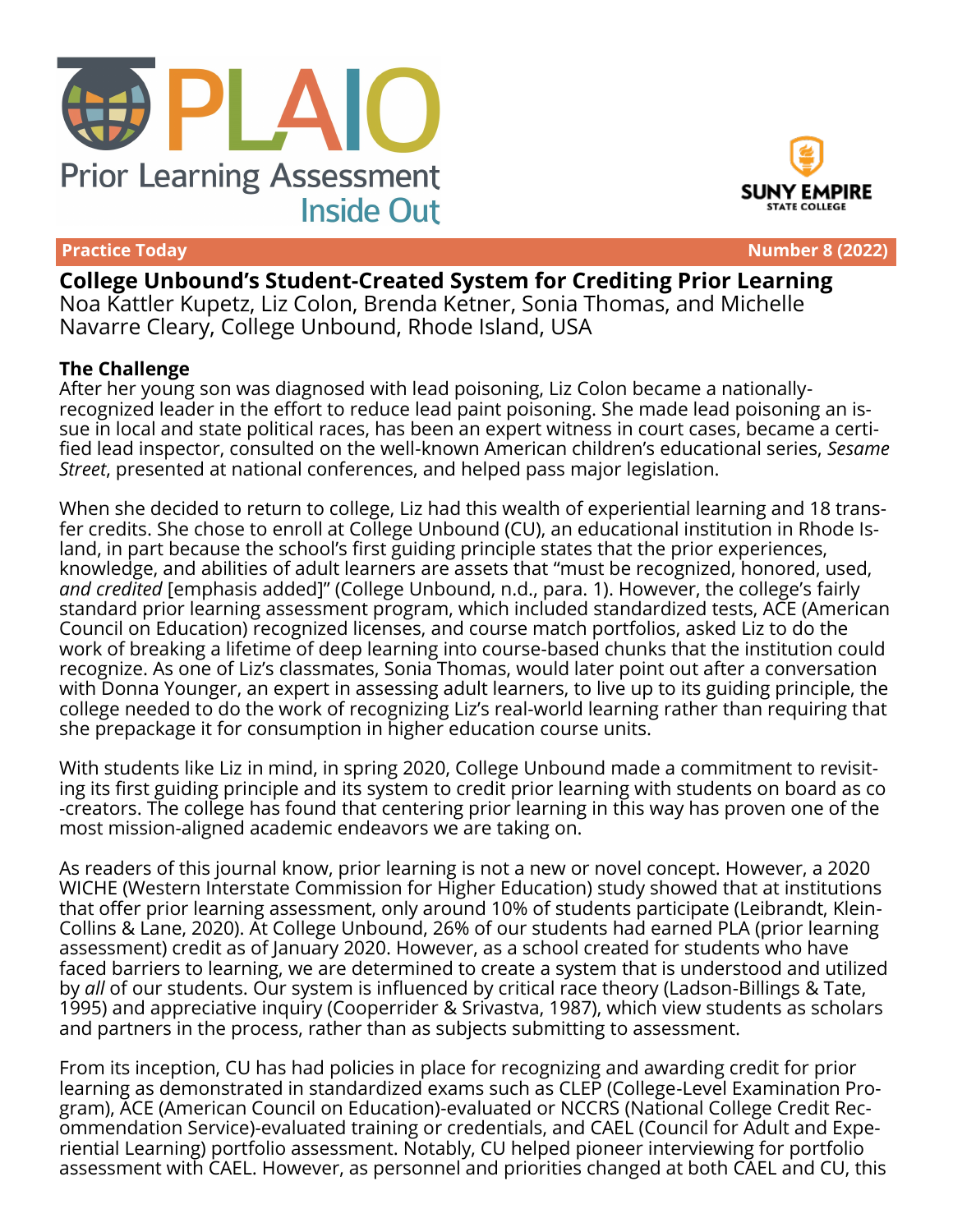method fell by the wayside. By 2019, PLA was underused at CU, despite a student body actively engaged in rich learning from community and professional work. We recognized that it was time to rethink and restructure our PLA process if we were to live up to our guiding principle to recognize and credit students' learning from prior experiences.

## **The Process**

In spring 2020, College Unbound's associate provost invited students to participate in an institutional research project on prior learning assessment. By inviting students into the process of evaluating and proposing a new system for PLA, and by crediting them for their learning gained from this process, College Unbound hoped to build a structure as student-centered in its purpose as in its creation. Student voice was integral in this process and took the form of a semester-long course with the learning outcomes that follow.

By the end of the course, the student can:

- Explain the philosophy behind prior learning assessment, the nationally-recognized quality standards guiding best practices in prior learning assessment, the research on how PLA can benefit students, and the ways that it can be structured.
- Develop a prior learning assessment policies and practices proposal that is aligned with CU's mission and guiding principles, that has academic integrity, that does not introduce unnecessary barriers, and that supports learning.
- Use reflection to make meaning from experience.

The three students who participated in the course, who we will refer to as the "student committee" and who are co-authors of this article were: Liz Colon, the lead activist introduced above; Brenda Ketner, whose interest in the course arose from her years of work in human resources; Sonia Thomas, who is interested in education and has a background of significant community engagement activities. Their personal investment in this work and to the college has helped build a system of a deeply student-centered process.

The student committee interviewed alumni and current students on their experiences and understanding of prior learning assessment, analyzed CU's PLA data, read and discussed a variety of publications on PLA, interviewed the authors of *Assessing Learning*, Donna Younger and Catherine Marienau (2017), and studied nationally-recognized PLA programs at DePaul University, SUNY Empire State College, Thomas Edison University, and Central New Mexico Community College.

The student committee found that many CU students were unsure about what PLA was and how to begin the PLA process. Furthermore, students perceived taking a course as an easier and faster process toward degree completion than attempting to get prior learning credit. The upfront cost of PLA for students in terms of both time and potential assessment fee (as low as \$25) was a deterrent to utilizing PLA, even when students knew it could decrease their costs toward degree completion in the long run. The committee identified a lack of clarity regarding PLA: mixed messages from CU staff, unclear processes, and a lack of examples and commonly shared information. The committee also advocated for common criteria, but multiple assessment methods to acknowledge the variety of student learning and ways of presenting it. For PLA to work at College Unbound, the process would need to be scaffolded, much more handson, and as clear as possible.

The student committee identified the following principles to guide the creation of a new system for assessing and crediting prior learning at College Unbound:

- Credit is granted for verifiable learning, but not for the experience itself.
- Students are awarded credit for verifiable, college-level learning regardless of how, when, or where it was acquired (CU Guiding Principle #1, see Appendix C).
- Learning is often "multi-faceted, interdisciplinary, and collaborative … not … broken into

*PLA Inside Out* **Number 8 (2022)**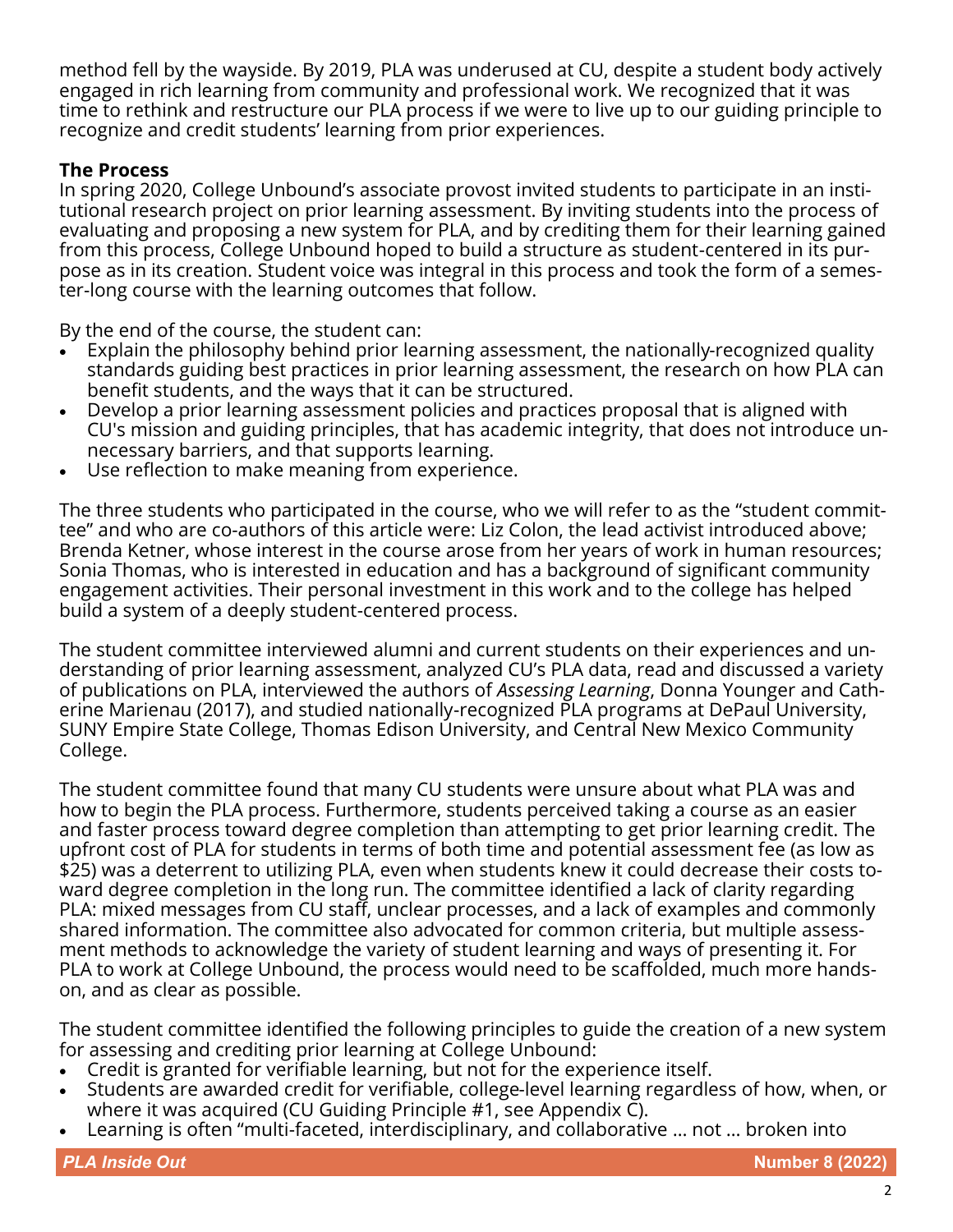compartmentalized subject-matter packages nor individualized silos" (CU Guiding Principle #3, see Appendix C). Thus, while it is the responsibility of learners to demonstrate their learning, it is the responsibility of the college to articulate this learning to appropriate outcomes and credits.

- The prior learning assessment process is inclusive of and available to all students and will be conducted in consideration of their learning style.
- Policies, procedures, and criteria used to determine credit for prior learning will be transparent and applied consistently and equitably for all students and in accordance with CU's educational standards.

### **Where We Are Now**

In summer 2020, a director of independent learning joined the staff and a new PLA system began to be piloted. College Unbound's PLA system has been renamed "Learning in Public" (LIP) to honor the college's reflective, life experience-based curriculum. Learning in Public allows students to use the same system to get credit for work they have done in the past and work they are currently doing independently.

Assessment is offered through portfolio and recorded or written narrative, portfolio and knowledge sharing, or portfolio and behavioral interview. Subject-area experts in the learning area conduct assessment using The Global Learning Qualifications Framework (GLQF) (SUNY Empire State College, n.d.) to determine college-level learning, and College Unbound learning outcomes to determine placement of credits. Regardless of the chosen assessment route, the process begins with a conversation between the student, the student's advisor, and the director of the LIP process. Initially, this conversation was positioned as an intake interview that would map out a student's next steps and guide them in understanding the evidence they needed to collect. After students collected evidence of their learning, the assessment process would begin with a second interview. A recording of this interview along with the student's evidence would be sent to a subject area assessor. However, this process proved too time-consuming for adult learners. We quickly realized that students were engaging in deep reflection in the initial intake interviews, making the second interview feel redundant and potentially patronizing. Thus, the intake interview began to evolve into a conversation, which serves not only as a time for students to identify learning and identify the evidence they need to collect but as evidence itself. Borrowing from the generative knowledge interviewing methodology (Peet, 2017; Peet et al., 2010), we invite students to tell stories about the challenges, successes, and realizations that they have experienced in their personal and professional lives to guide them in naming and claiming their tacit learning. Here are some typical prompts:

- 1. Describe what you did, where you did it, when you did it, and how you spent your time. Prompt for sensory detail to help ground the learner in a moment.
- 2. Describe one or two specific challenges or "aha" moments you had. How did you respond?
- 3. What are your takeaways? What is it that you want to remember from this learning experience?
- 4. What has been the impact of this learning experience for you? For others?
- 5. How will you apply what you have learned going forward?
- 6. What new questions has this experience raised?

This initial conversation is now recorded, and pieces of it can serve as part of the evidence of learning a student submits in their portfolio.

We also decided to explore the welcoming nature of conversation that occurred when an ally to the student was present in the generative knowledge conversation. Every College Unbound student is assigned an advisor, called their lab faculty, at the start of their time at the college. We have found the presence of the student's lab faculty or another chosen ally helps guide the student in identifying learning experiences, and fosters more open and reflective dialogue. Rather than reinforcing the "imposter syndrome" many adult students bring back to school with them,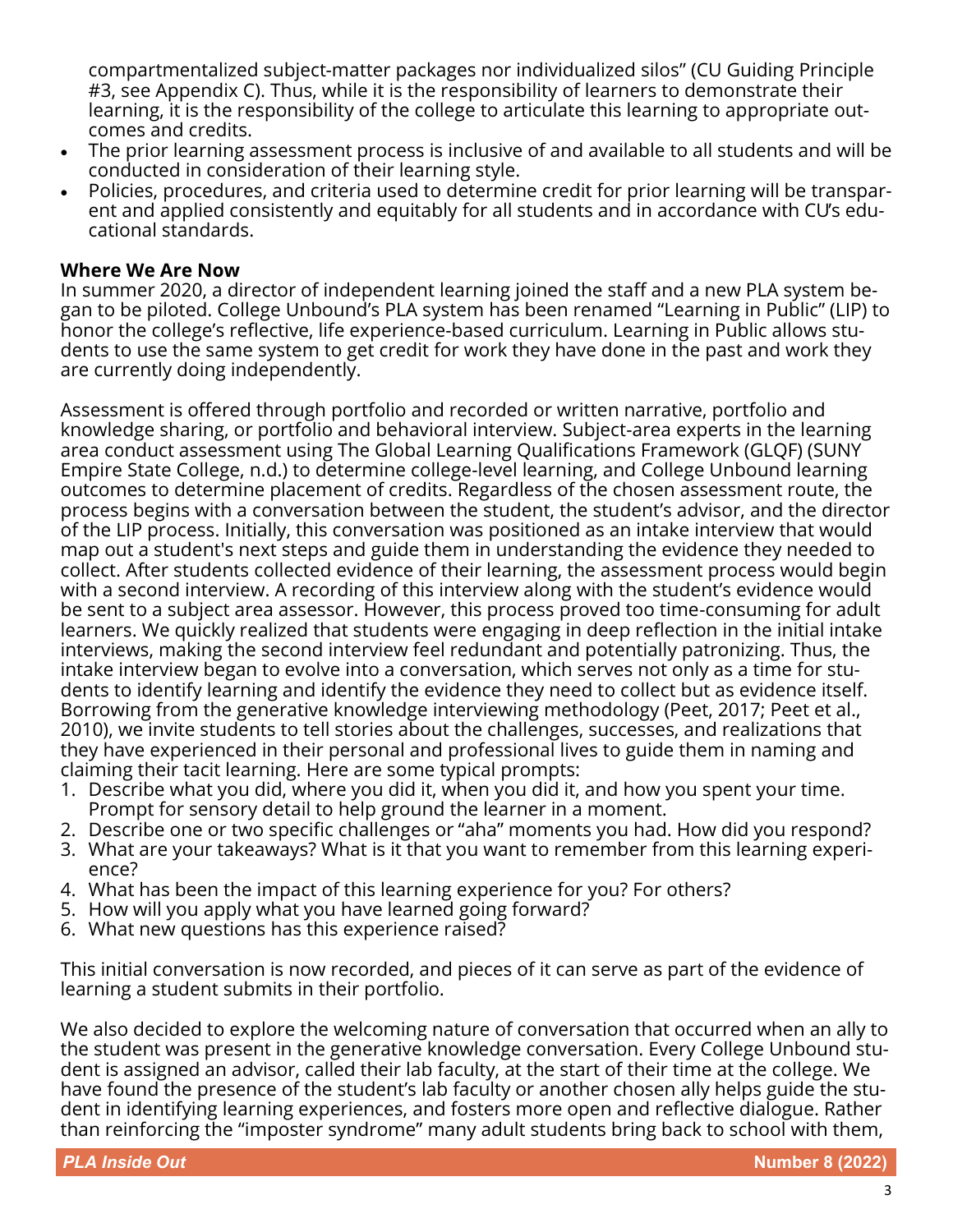often characterized by feelings of inferiority regarding their identity as capable scholars, the language of these conversations centers on appreciation. That is, instead of demanding a student "prove" their learning, this supportive framing encourages students to identify, reflect on, and share their learning experiences. This new framing has been particularly important in beginning the prior learning assessment process with students who have been recently released from the Rhode Island Adult Correctional Institutions. The supportive nature of the conversation invites creative inquiry and reflection, and gives space for a student to hear their learning reflected back to them before beginning to dive deeply into collecting supporting materials. In line with an appreciative inquiry framework and taking an asset-based inquiry approach (Harper, 2010, pp. 63-74), this model allows us to focus on students' accomplishments and potential – the "barriers" to their degree completion are reframed as important and legitimate learning experiences. By participating in a PLA process based on narrative, the student is framed as a creator of knowledge and their own narrator.

Adult learners, no matter how accomplished in the rest of their lives, often have a shared sense of failure because they didn't do school in what they often describe as "the right way." This feeds a fraud/imposter syndrome, often inhibiting students from even being able to identify areas for which they could potentially get PLA credit in the first place. Brenda articulated this well when she referenced an interview with Kathleen Taylor and Catherine Marienau in this journal (Travers & Mandell, 2019): "I especially identified with one of their observations about how students can experience what they refer to as 'anxious brain' and become intimidated by the process of getting credit for something they have previously learned" (B. Ketner, personal communication, April 4, 2020). The PLA process we are developing works to interrupt this. The transformative power of this process is that it reflects back to students their own reflection: students get the power to create their own narrative, are guided through supporting that narrative, and then get recognition for what they've built. This process centers the student voice and creates space for the student to hear their voice and their accomplishments. Though assessors serve the role of showing or reiterating this to the student, we've found that just the initial conversation has led students to significant reflection and feelings of affirmation. One student's experience going through the PLA process inspired him to completely rewrite and reframe his resume. The process illuminated a through-line between his experiences; he hadn't before identified how strong a mentor he was; he saw how helpful foregrounding his mentorship skills would be in applying for a managerial role.

When sent Liz's materials to assess, her assessor, a high-level employee in Rhode Island's Department of Administration, said, "... If this is Liz Colon, who has been more than a champion but an advocate, activist, and policy-changemaker around lead poisoning work in Rhode Island, she has probably understated her accomplishments for life credit." In response to this assessment process, Liz wrote,

*You have made a huge difference in my educational life taking on this project. As I've told you I always wanted a portfolio or timeline of my career and you helped shape the direction. This process really helped me to organize it in such a special way to be thoughtful, focused on learning and highlighting my accomplishments.* (E. Colon, personal communication, August 18, 2020)

Liz is now likely to graduate up to two semesters earlier than she originally expected.

Over the next two years, the college hopes to build capacity for all students to engage with the PLA system. College Unbound is developing the capacity for behavioral interviewing to serve as the main tool in the next phase of this assessment process. Behavioral interviewing can be effective in identifying abilities that are transferable across contexts – thus, interviewing for behavior, i.e., a student's representation of their experience, can be indicative of future performance and a student's overall integration of and reflection on learning. Behavioral interviewing will expand not only PLA accessibility, but accessibility in assessment throughout the college by establishing a system for assessing conversation.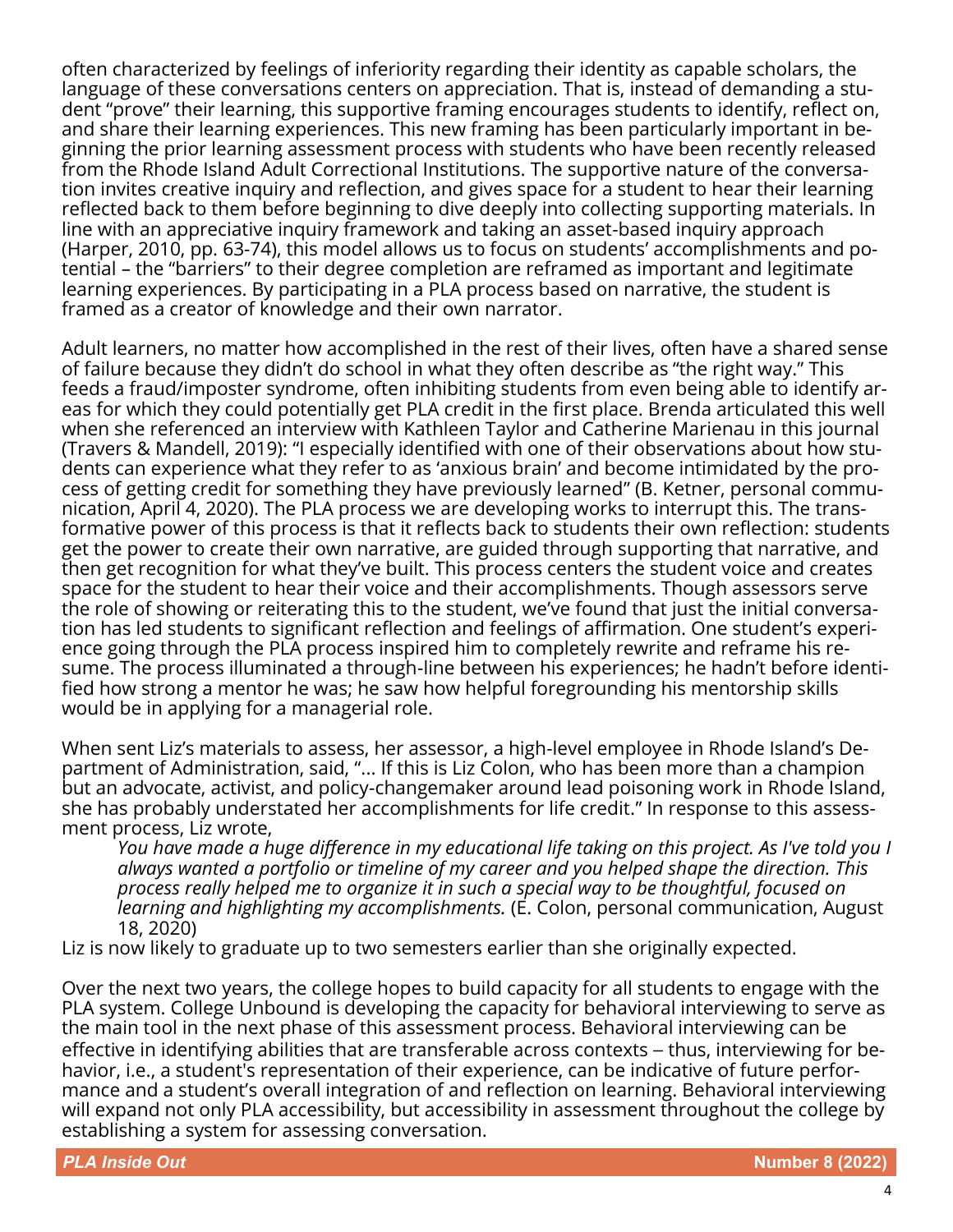College Unbound looks forward to continuing to create a system that centers the student voice. As Brenda said,

*So many adult students walk around with so much learned experience that has yet to be tapped into. Given the right balance of resources, guidance, and simplified structure I feel we can make CU's PLA program easier to navigate and understand and, more importantly, less intimidating.*

Working with our student advisory committee, the PLA system will, as Sonia stated, "continue to evolve, as effective, in-the-now, educational tools should."

### **References**

- College Unbound. (n.d.). *Guiding principles*. [https://www.collegeunbound.org/apps/pages/](https://www.collegeunbound.org/apps/pages/mission) [mission](https://www.collegeunbound.org/apps/pages/mission)
- Cooperrider, D., & Srivastva, S. (1987). Appreciative inquiry in organizational life. In R. W. Woodman, & W. A. Pasmore (Eds.), *Research in organizational change and development* (Vol. 1) (pp. 129-169). Jai Press.
- Harper, S. R. (2010, Winter). An anti-deficit achievement framework for research on students of color in STEM. *New Directions for Institutional Research, 2010*(148), 63-74.
- Ladson-Billings, G., & Tate, W. F. (1995). Toward a critical race theory of education. *Teachers College Record*, *97*(1), 47–68.
- Leibrandt, S., Klein-Collins, R., & Lane, P. (2020). *Recognizing prior learning in the COVID-19 era: Helping displaced workers and students one credit at a time.* PLA Inside Out (PLAIO). *[https://](https://www.plaio.org/index.php/home/article/view/186)* [www.plaio.org/index.php/home/article/view/186](https://www.plaio.org/index.php/home/article/view/186)
- Peet, M. (2017, June 23). *Generative knowledge: Uncovering hidden strengths, purpose & intelligence* [Video]. YouTube.<https://youtu.be/fTsdC853f08>
- Peet, M. R., Walsh, K., Sober, R., & Rawak, C. S. (2010). Generative knowledge interviewing: A method for knowledge transfer and talent management at the University of Michigan. *International Journal of Educational Advancement, 10*(2), 71–85. [https://link.springer.com/](https://link.springer.com/article/10.1057%2Fijea.2010.10) [article/10.1057%2Fijea.2010.10](https://link.springer.com/article/10.1057%2Fijea.2010.10)
- [SUNY](https://www.esc.edu/global-learning-qualifications-framework/) Empire State College. (n.d.). *The Global Learning Qualifications Framework*. [https://](https://www.esc.edu/global-learning-qualifications-framework/) [www.esc.edu/global](https://www.esc.edu/global-learning-qualifications-framework/)-learning-qualifications-framework/
- Travers, N., & Mandell, A. (2019. November). Thinking about brains and PLA: A conversation with Kathleen Taylor and Catherine Marienau. *Prior Learning Assessment Inside Out, 2019* (7). <https://www.plaio.org/index.php/home/article/view/169/198>
- Younger, D., & Marienau, C. (2017). *Assessing learning: Quality standards and institutional commitments* (3rd ed.)*.* Kendall Hunt.

### **Appendices**

- A. LIP Assessor Form.
- B. Assessor Guidelines.
- C. Guiding Principles.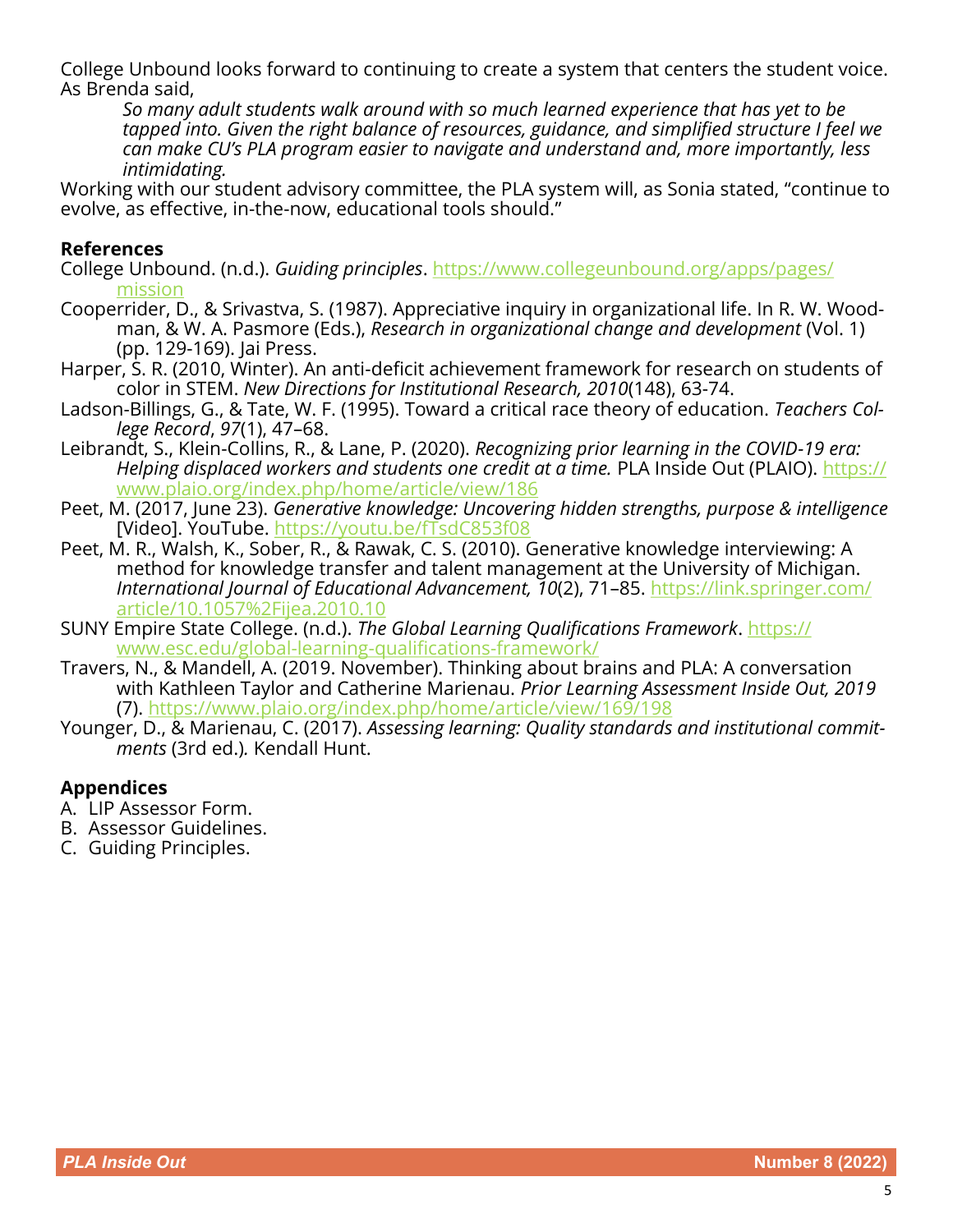# **LIP Assessor Form**

College Unbound recognizes that college-level learning can take place *outside* the classroom, and creates opportunities to credit this learning through LIP prior learning assessment. For more information, see LIP Assessor Guidelines [here.](https://docs.google.com/document/d/1iy7dG6GkC6ePRW3iquuU-VJ-v9o2NF-Bo8sPJ7qMQI4/edit?usp=sharing)

| <b>Assessor Name:</b>                | <b>Student Name:</b> |
|--------------------------------------|----------------------|
| Link to Assessor's CV/Linkedin Page: | Title of LIP:        |
| Date:                                |                      |

**Other LIPs this Student is Pursuing: \_\_\_\_\_\_\_\_\_\_\_\_\_\_\_\_\_\_\_\_\_**

| You are being asked to assess this LIP as a: |
|----------------------------------------------|
|----------------------------------------------|

Part 1: Fill in the highlighted areas below:

| <b>Outcome Statement</b><br>What have you learned?                                                                                               | <b>Evidence</b><br>How do you show it?                                                                                                                                                    | Yes, the student has met<br>this outcome. | If the student has not met this outcome, how<br>might the statement be revised to reflect<br>what they have demonstrated and/or what<br>additional information do you need? |
|--------------------------------------------------------------------------------------------------------------------------------------------------|-------------------------------------------------------------------------------------------------------------------------------------------------------------------------------------------|-------------------------------------------|-----------------------------------------------------------------------------------------------------------------------------------------------------------------------------|
| Example:<br>Can describe how conflict is a<br>function of systems and from this<br>understanding evaluate possible<br>avenues for interventions. | Ex: RI 2017 Certificate in<br>Nonviolence (TOT) Training of<br>Trainers: The Institute for The<br>Study and Practice of<br>Nonviolence, and Board Member<br>for "Peace in RI", 2014-2018. | Yes:                                      | X                                                                                                                                                                           |
|                                                                                                                                                  |                                                                                                                                                                                           |                                           |                                                                                                                                                                             |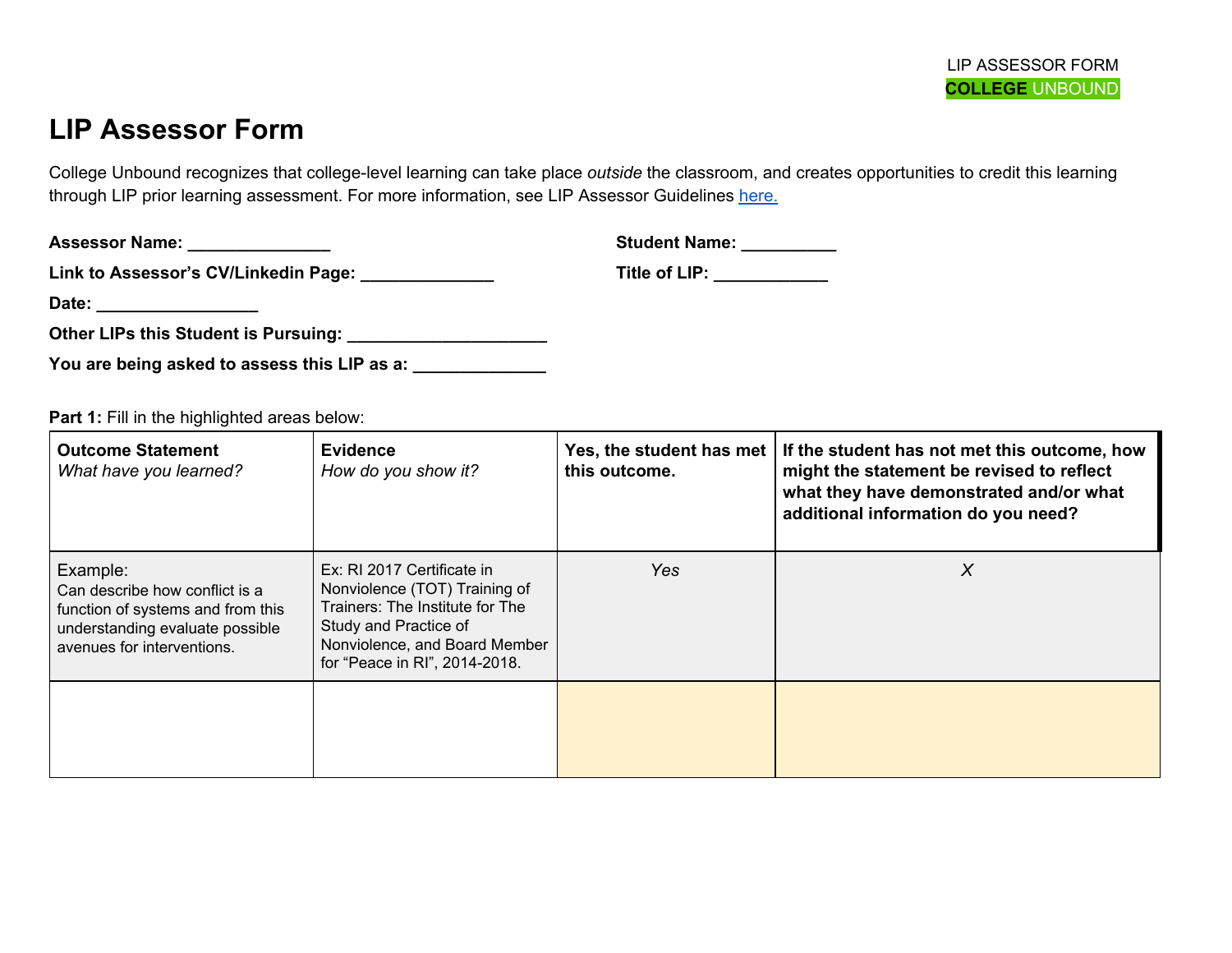Part 2: Using the Global Qualifications Framework, please write in a level (100, 200, 300, or 400) next to the type and level of knowledge best represented by this submission. Please pick the **one** type and level of knowledge that best matches the students' submission. Your selection will be reviewed by the Provost's office.

| Lower-level:<br>100 = initial foundational knowledge<br>200 = building on foundational knowledge, moving toward application<br><b>Upper-level:</b><br>$300$ = application & analysis/reflection<br>400 = application, analysis/reflection, & creation/critique |                                    |  |
|----------------------------------------------------------------------------------------------------------------------------------------------------------------------------------------------------------------------------------------------------------------|------------------------------------|--|
|                                                                                                                                                                                                                                                                | <b>Specialized knowledge</b>       |  |
|                                                                                                                                                                                                                                                                | <b>Applied knowledge</b>           |  |
|                                                                                                                                                                                                                                                                | <b>Integrated knowledge</b>        |  |
|                                                                                                                                                                                                                                                                | Communication                      |  |
|                                                                                                                                                                                                                                                                | <b>Information literacy</b>        |  |
|                                                                                                                                                                                                                                                                | <b>Ethical responsibility</b>      |  |
|                                                                                                                                                                                                                                                                | Sociocultural and civic engagement |  |
|                                                                                                                                                                                                                                                                | <b>Learning engagement</b>         |  |
|                                                                                                                                                                                                                                                                | None of the above                  |  |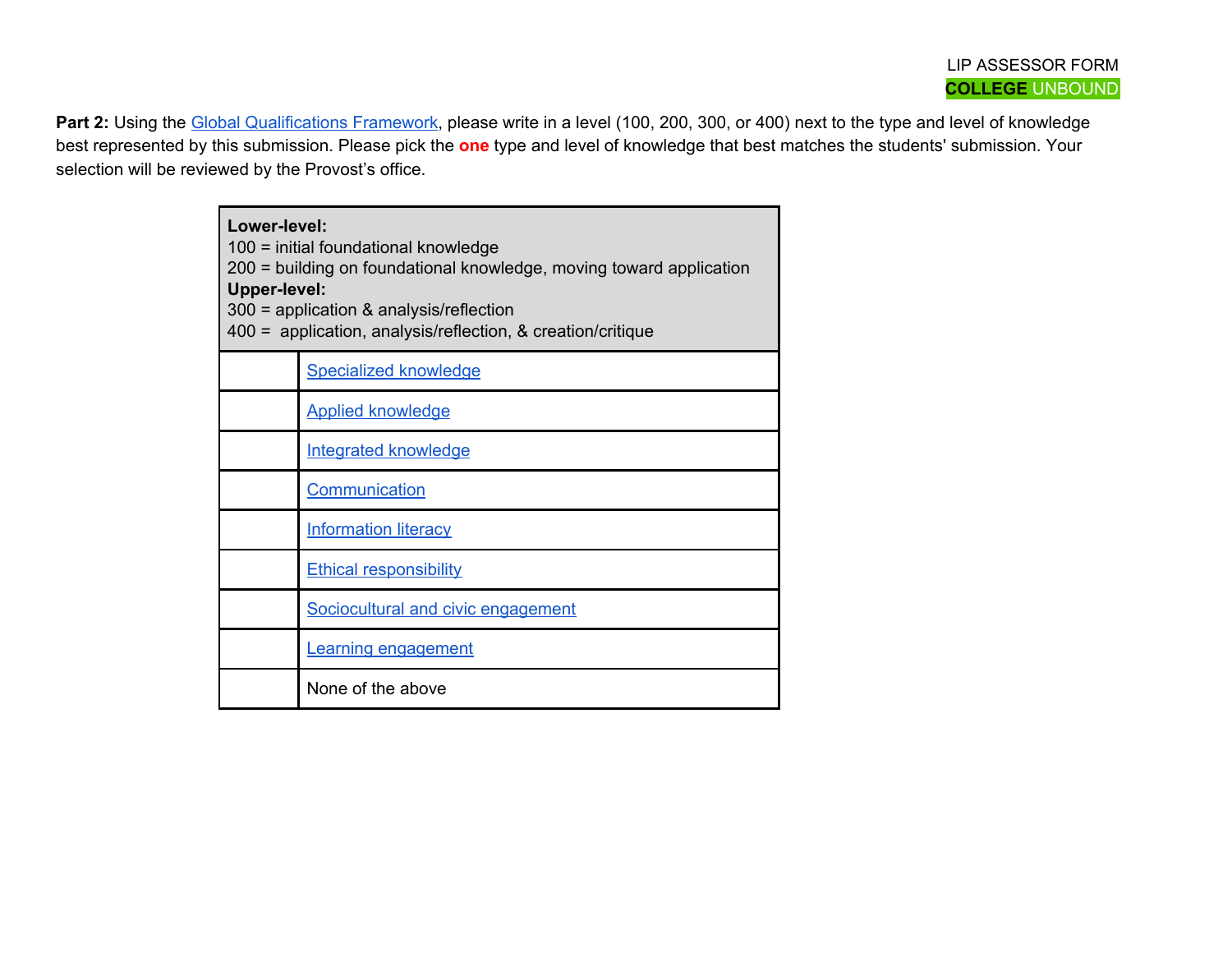**Part 3:** Using 45 hours of engaged learning = 1 credit hour, how many credit hours do you recommend awarding from this submission? Please make an educated recommendation. Students can be awarded a maximum of 20 credits per LIP. Receiving 20 credits would be the rough equivalent of a minor. The Provost's office will review, assess, and assign all awards.

Example: A student whose job includes writing a monthly company newsletter, high-stakes reports, and regular business communication might earn 3 credits for Professional Communication. A student who was a full-time journalist at a newspaper for ten years and has also worked as a communications professional would earn 20 credits.

### **Proposed: \_\_\_\_credit hour(s)**

Why: Please elaborate on the number of credits proposed. You are encouraged to write out the calculations and reasoning that led you to your decision. **\_\_\_\_\_\_\_\_\_\_\_\_\_**

**Part 4:** General comments for the student:

**Part 5:** Do you have any recommendations for improving this form or assessment process?

**Assessor Signature: \_\_\_\_\_\_\_\_\_\_\_\_\_\_\_\_\_\_\_\_\_\_\_\_\_\_\_\_\_\_\_\_**

Thank you for helping us develop a prior learning assessment process that recognizes, honors, and credits student's learning from *experience.*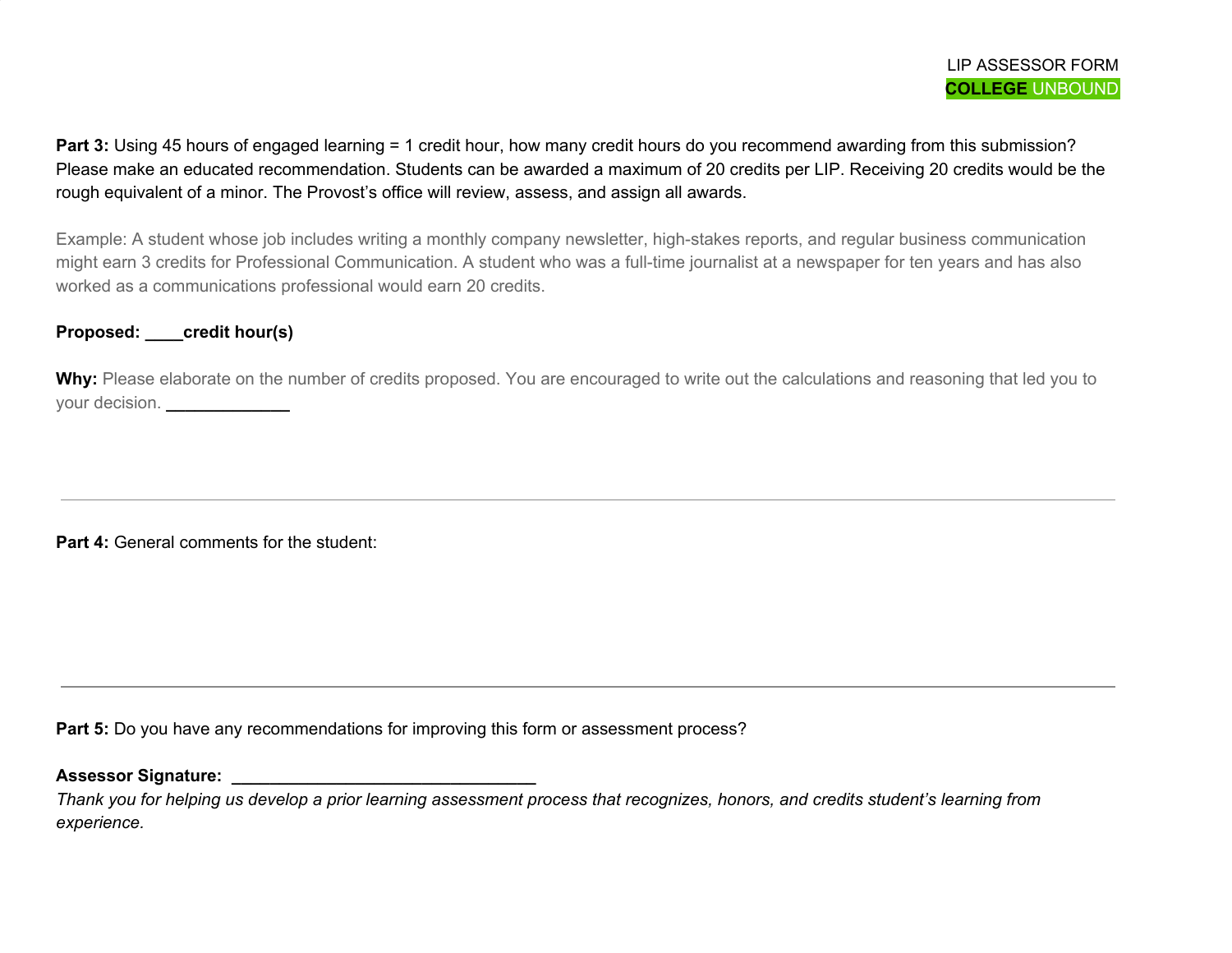# **Assessor Guidelines**

What does LIP assessing entail?

College Unbound recognizes that college-level learning can take place *outside* the classroom and has processes to help students earn credit for that learning. For students seeking credit for college-level learning that's taken place outside the CU classroom, assessing independent learning may be accomplished through standardized tests, course challenge examinations, *or* (and here's where **you** come in) by demonstration of outcomes through portfolio, interview, and/or written work.

### **Eligible Assessors:**

● Have master's degrees or higher, or demonstrated expertise in their field.

### **As an Assessor, you will:**

- 1. Receive an email from the Director of Independent Learning with a student's completed work and reflection.
- 2. Receive a form for you to fill out after you review the students work.
- 3. Be expected to do this within a week of receiving the student's materials.
- 4. Receive \$20 per assessment (unless you are a full-time College Unbound employee). Payment will be sent out at the end of every semester. Necessary paperwork will be sent your way.
- 5. Provide feedback on this pilot process and materials which will inform future iterations as well as the development of assessor training.

**Principles to assess from:** Our assessing philosophy is geared toward competence and learning outcome, *not* towards the students' ability to write academic papers or use specific jargon. CU uses the [Global](https://www.esc.edu/global-learning-qualifications-framework/) Learning [Qualifications](https://www.esc.edu/global-learning-qualifications-framework/) Framework to determine college-level learning.

- Credit is granted for verifiable learning, but not for the experience itself.
- Students are awarded credit for verifiable, college-level learning regardless of how, when, or where it was acquired. (CU Guiding Principle #1)
- The objective is to evaluate "development, integration and application." ([GLQF\)](https://www.esc.edu/global-learning-qualifications-framework/faculty-and-evaluators/)
- Learning is often "multi-faceted, interdisciplinary, and collaborative, not broken into compartmentalized subject-matter packages nor individualized silos" (CU Guiding Principle #3). Students should use their own voice and assessors need to be able to meet the students where they are.
- The assessment process is inclusive of and available to all students and will be conducted in consideration of their learning style.
- Policies, procedures, and criteria used to determine credit for prior learning will be transparent and applied consistently and equitably for all students and in accordance with CU's educational standards.

If you have any questions, please reach out to the Director of Independent Learning at [lips@collegeunbound.org](mailto:lips@collegeunbound.org)